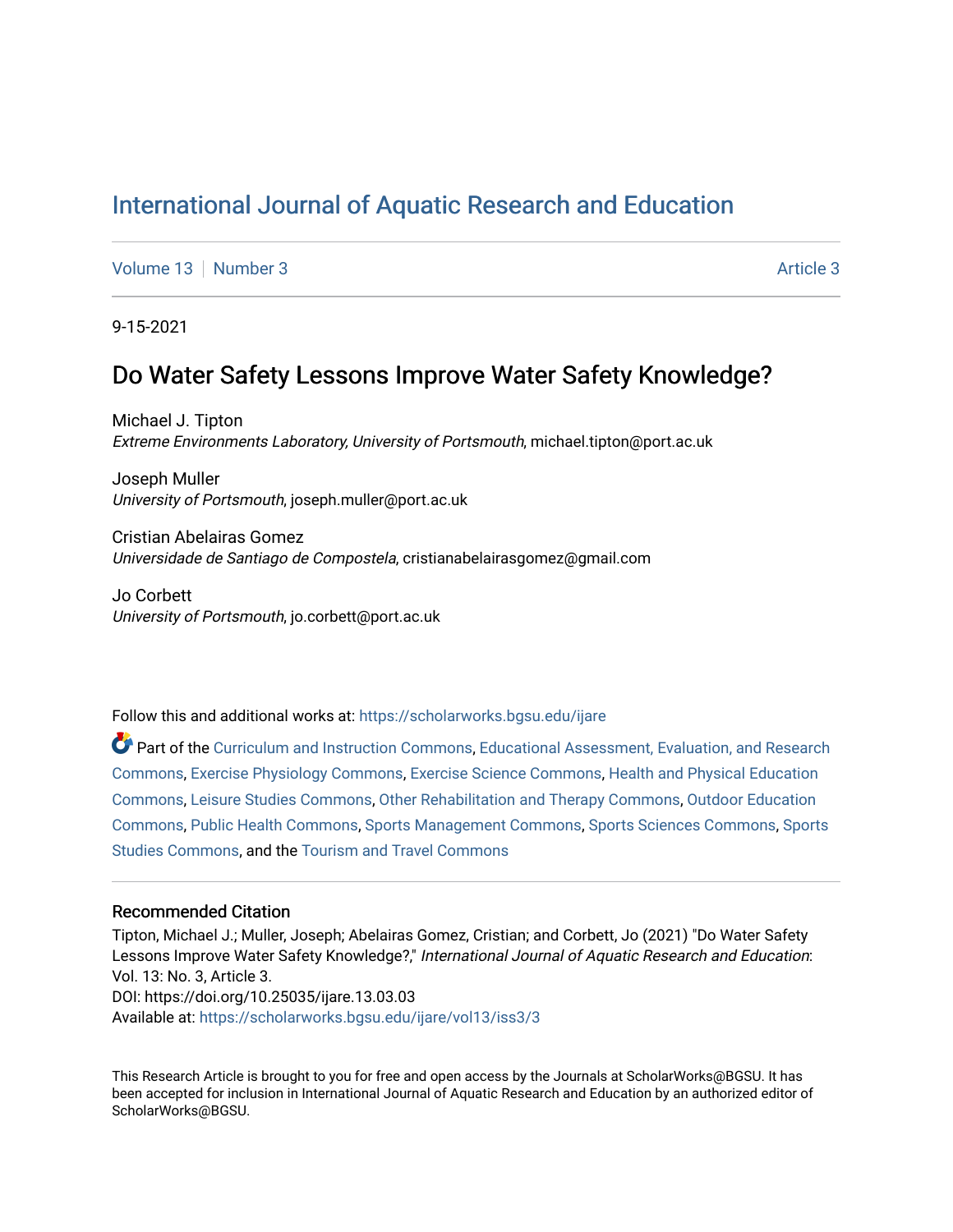# Do Water Safety Lessons Improve Water Safety Knowledge?

## Cover Page Footnote

The authors would like to acknowledge the various organisations and individuals who enabled and assisted with this project, including: the participating schools, their pupils and staff; Alison Allsopp; Lucy Ashton; Prof Joost Bierens; Sharon Brown; Caroline Dineage MP; Cllr Peter Edgar; Viv Featherstone; Robert Hornby; Dr Kieren McEwan; Sam Johnson; Andrew Laws; Stuart Nundy; Jodie Williams; Hants CC Education Department; Children's Services Hants County Council; The Royal National Lifeboat Institution (RNLI).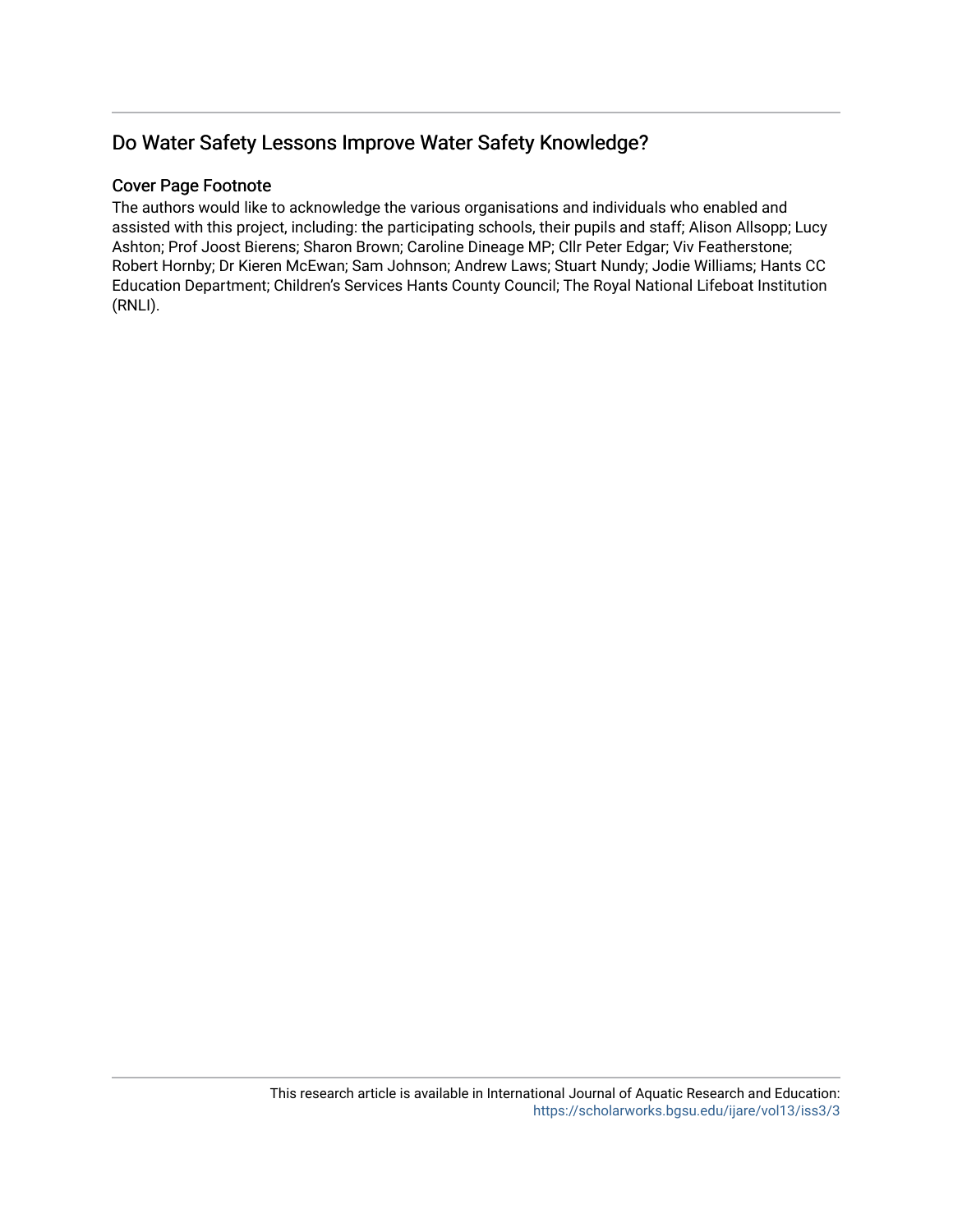### **Abstract**

A person, usually a child or young adult, dies by drowning every 90 seconds around the planet. Most drowning prevention initiatives do not assess the efficacy of the intervention. In this study, thirteen- to fourteen-year-olds had their level of water safety knowledge (covering cold shock, rips and tides) assessed before, just after, and 3-6 months after one, 25-minute water safety lesson on these topics. We evaluated the knowledge gained and retained on water safety "awareness" (i.e., knowledge of risks) and "confidence" in terms of knowing what to do in an emergency. The results demonstrated that the lesson significantly increased water safety awareness and confidence in pupils, and these benefits were retained for at least six months. We accept our hypothesis that theoretical, classroom-based instruction in water safety can improve the water safety awareness and confidence of children and may represent a "lesson for life." Given the large numbers who drown around the globe annually, a lesson on water safety should be part of every national curriculum.

*Keywords*: drowning prevention, water safety knowledge, education program

#### **Introduction**

Drowning is a leading cause of unintentional death worldwide: on average, every hour of every day, more than 40 people lose their lives to drowning. This is an underestimation, given the number of deaths that go unreported in the Third World. It also does not reflect the many hundreds of thousands who do not die but suffer life-long physical or mental morbidity due to drowning (WHO, 2014). Drowning is also a "disease of youth," since 64% of those who drown are under the age of 30 years, and 43% under 15 years of age. This represents an enormous loss of human potential and a public health challenge.

The study of drowning can be addressed from different perspectives with epidemiology, physiology and pathophysiology, and pre-hospital and inhospital treatment amongst the most important approaches. In the last two decades, the number of publications about drowning has increased (Kloft & Groneberg, 2014) with the large majority agreeing that many of the deaths caused by drowning could have been prevented. In this regard, the lack of education in drowning prevention is considered a leading contributory factor (WHO, 2014; WHO, 2017), and drowning prevention education has been identified as a principal intervention to tackle this cause of death (WHO, 2014; WHO, 2017).

Whilst interventions for the prevention of drowning often have laudable motives, unless their impact is assessed, their value (both economic and social) and efficacy remain unknown. The critical question is therefore, *how many of the interventions across the topic of "drowning" have had their impact assessed?* One of the most important series of international conferences on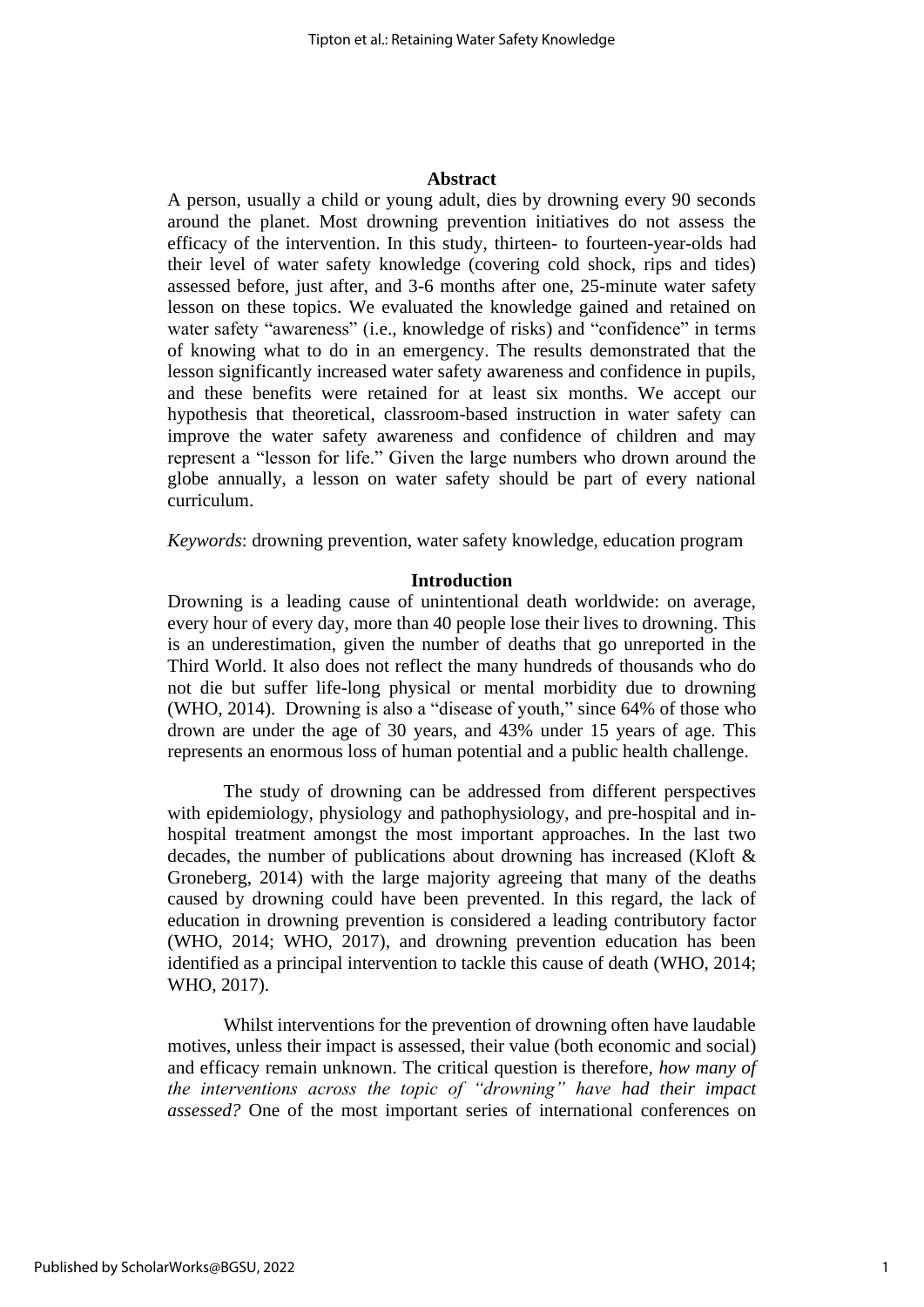drowning have been the "World Conferences on Drowning Prevention." The main goal of these conferences is to bring together experts and researchers working in topics related to drowning, and to facilitate the exchange of experiences and strategies and thereby decrease drowning deaths. A book of abstracts comprising all the material presented (including oral and poster presentations and plenary sessions) has been published for every meeting. The book of abstracts for the meeting held in Vancouver (2017) (which three of the current authors of this paper attended) included 328 submissions, about 22% of which could be considered as relating to drowning prevention, rising to 45% if "swimming and water safety" are considered part of prevention. Hence, the area of "drowning prevention," as reflected in the book of abstracts of this major meeting, represented a substantial proportion of the global research on drowning.

Using the book of abstracts from 2017, we performed an analysis of the number of abstracts that reported any assessment of the impact of the interventions followed (e.g., a pre- and post-intervention assessment of efficacy such as increased knowledge, reduction in incidents/drowning). Eight of 148 abstracts (5%) on drowning prevention, swimming and water safety reported such results. Of these, only two projects presented results on the effect of their drowning prevention measures on actual drowning deaths.

It seems, therefore, that drowning prevention is a topic that is being reported in the literature, but the impact/value of interventions is not generally being assessed. If it is assessed, the retention of any skills taught is rarely considered; the focus being on the immediate effect of an intervention, such as a lesson, on knowledge (McCool et al., 2009). This is understandable; obtaining data on the effectiveness of such interventions is not easy. Longitudinal studies may be necessary, but they require research capability, collaboration, effort, and time to design and implement a prevention strategy, collect data, and analyse results to determine the impact on outcomes.

A consensus has agreed that water safety education for children is an important drowning prevention tool (Ramos et al., 2018); we therefore designed, in collaboration with the Royal National Lifeboat Institution (RNLI) and Hampshire County Council (Education department) a short water safety lesson that could be delivered to 13- to 14-year-old children in Hampshire, UK. This age group was chosen as it represents the age considered old enough to appreciate the water safety messaging, but just younger than the group in which drowning numbers begin to increase (15 years [https://www.cdc.gov/mmwr/preview/mmwrhtml/mm6234a9.htm?s\\_cid=mm6](https://www.cdc.gov/mmwr/preview/mmwrhtml/mm6234a9.htm?s_cid=mm6234a9_w) [234a9\\_w\)](https://www.cdc.gov/mmwr/preview/mmwrhtml/mm6234a9.htm?s_cid=mm6234a9_w). The lesson focused on the practical aspects of cold shock (hazardous initial responses to immersion in cold water), rip currents and tidal flows. These areas were chosen as they represent the most common, non-sailing, causes of calls for lifeboat assistance (RNLI data). The lesson included information on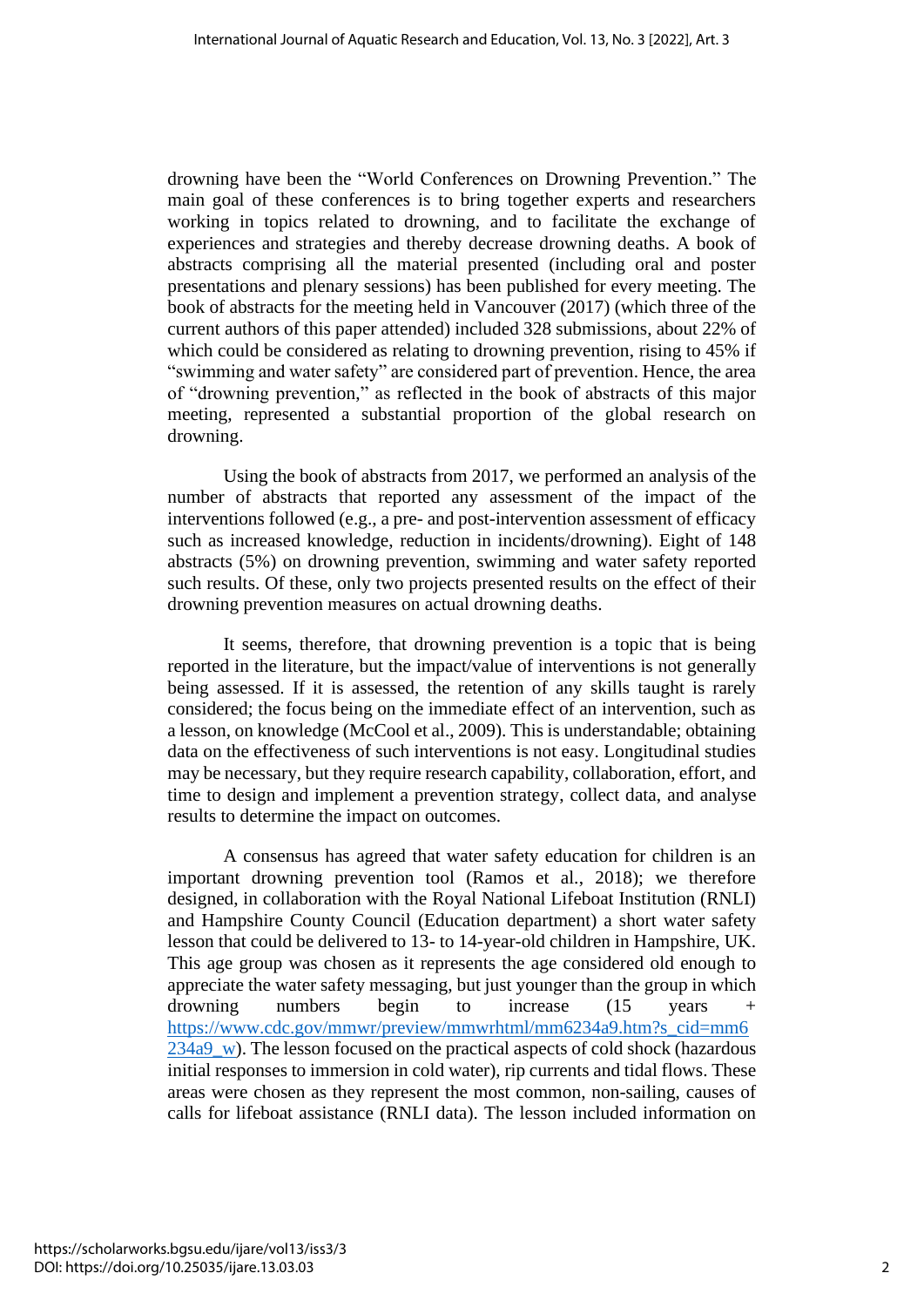ways of mitigating the problems associated with these factors. The impact of the lesson was assessed immediately following its delivery and three to six months later. It was hypothesised that children would improve their understanding of water safety as a result of the lesson and retain critical aspects of the lesson, thereby making it a "lesson for life."

#### **Method**

The project received ethical approval from the University of Portsmouth Science and Health Research Ethics Committee. Prior to undertaking the questionnaire-based survey, the teachers read a brief statement to pupils describing participant information and the rights of the participant. This information was duplicated at the start of the questionnaire, and it included a "yes/no" question asking whether the participant consented to the use of their data. Thereafter, completion of the questionnaire was considered as implied consent. No questions pertaining to personal information were included in the questionnaire to ensure it was GDPR compliant, and all data were anonymous and securely stored on a password-protected university network.

To reduce error and maximize the quality of responses, attention was paid to the readability of the questions with consideration of the target population. For this, the Flesch-Kincaid Grade Level test (Kincaid et al., 1981) was applied to the draft questionnaire to ensure the reading level was age appropriate. The questionnaire was then verified by all members of the research team and the University of Portsmouth Science and Health Faculty Research Ethics Committee.

The questionnaire was administered just before, immediately after, and 3-6 months after a 25-minute lesson on water safety. The lesson combined slides and embedded film which was delivered by a member of the RNLI youth education team; the lesson content is available as supplementary material. To ensure content validity, the research team and the intervention providers met on several occasions prior to the first lessons. These meetings helped to ensure a synergy between the content of the sessions and the research aims.

The tailored questionnaire was designed for distribution to secondary school children aged 13 to 14 years. It consisted of an opening paragraph to explain the purpose of the research, some demographic questions, and three topic sections focusing on cold-water shock, tides, and rip currents, respectively. To elicit a mixture of quantitative and qualitative responses each topic section consisted of a closed-ended question, two open-ended questions and a rated (Likert scale 1 to 5) question. Of the two open-ended questions in each topic section, one was designed to extract data on the children's knowledge of each topic; the other was designed to examine what the children would do if they found themselves caught in a situation related to the topic areas. The rated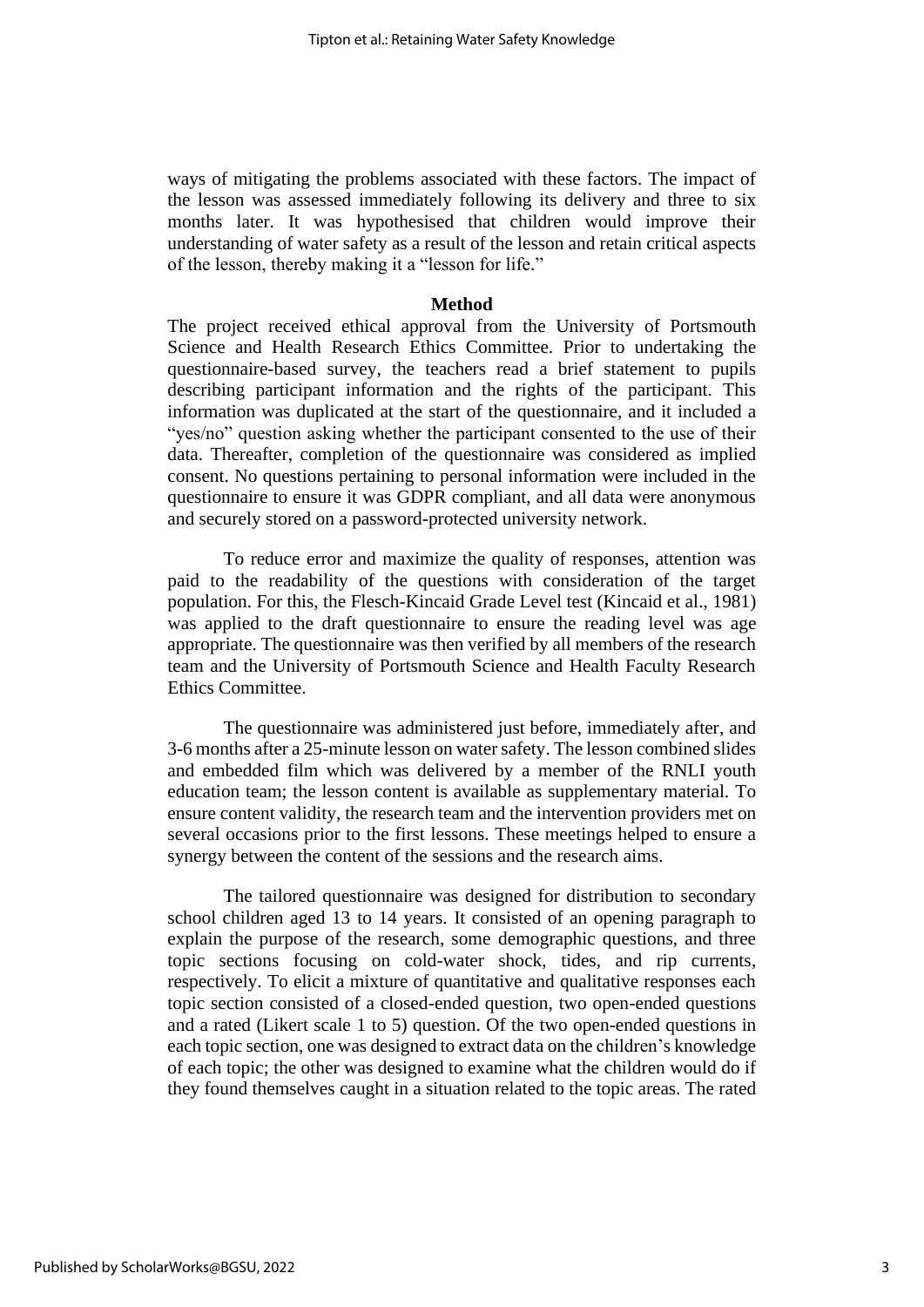questions were designed to test their confidence level in 'knowing what to do' in each of the situations.

Following approval, a member of the research team distributed the questionnaire in either an online version using SurveyMonkey® or a paperbased format to children immediately prior to a pre-arranged water safety presentation. The same questionnaire was then distributed to the same children immediately following the lesson (immediate follow-up). The questionnaire was again distributed to the same children a third time after a three to six-month period (long-term follow-up). A member of the research team was present for all the interventions. The same research team member undertook the data extraction phase to ensure consistency within the methods applied.

Questions 6, 7, 9, 10, 12, and 13 were regarded as questions about the pupils' "Awareness" (or knowledge) of the hazards associated with immersion. Questions 8, 11, and 14 were regarded as measures of the pupils' "Confidence" in knowing the correct thing to so in an emergency.

To extract the data from the open-ended questions (6b, 7, 9b, 10, 12b and 13) a scoring system was applied based upon the key points of each topic. Each question had three key points that were assigned a point each if the student made an accurate reference to it. These pre-determined criteria helped to reduce the risk of confirmation bias during this data interpretation stage. The Likert scale questions (8, 11, 14) were assigned a score of one for 'not at all confident', to five for 'very confident'.

The results were then analysed using IBM SPSS Statistics version 26. Alpha was set at 0.05. Significant differences between pre- and immediate postintervention scores, post-intervention and long-term follow up scores, and preintervention and long-term (3-6 months) follow up scores were examined using the Mann Whitney U test for non–parametric data. These tests were carried out on questions 6b, 7, 8, 9b, 10, 11, 12b, 13 and 14. In addition, a 'total awareness' score was calculated for each participant (sum of scores from relevant tests) and analysed using the same test. Where significant differences were found, the r statistic was calculated (z score divided by the square root of the total number of observations) to assess the strength of the experimental effect. The effect sizes were: 0.1 small; 0.3 medium; and 0.5 large (Field, 2013). The anonymity of the data set prevented repeated measures testing of just the pupils who had provided responses at all three time points.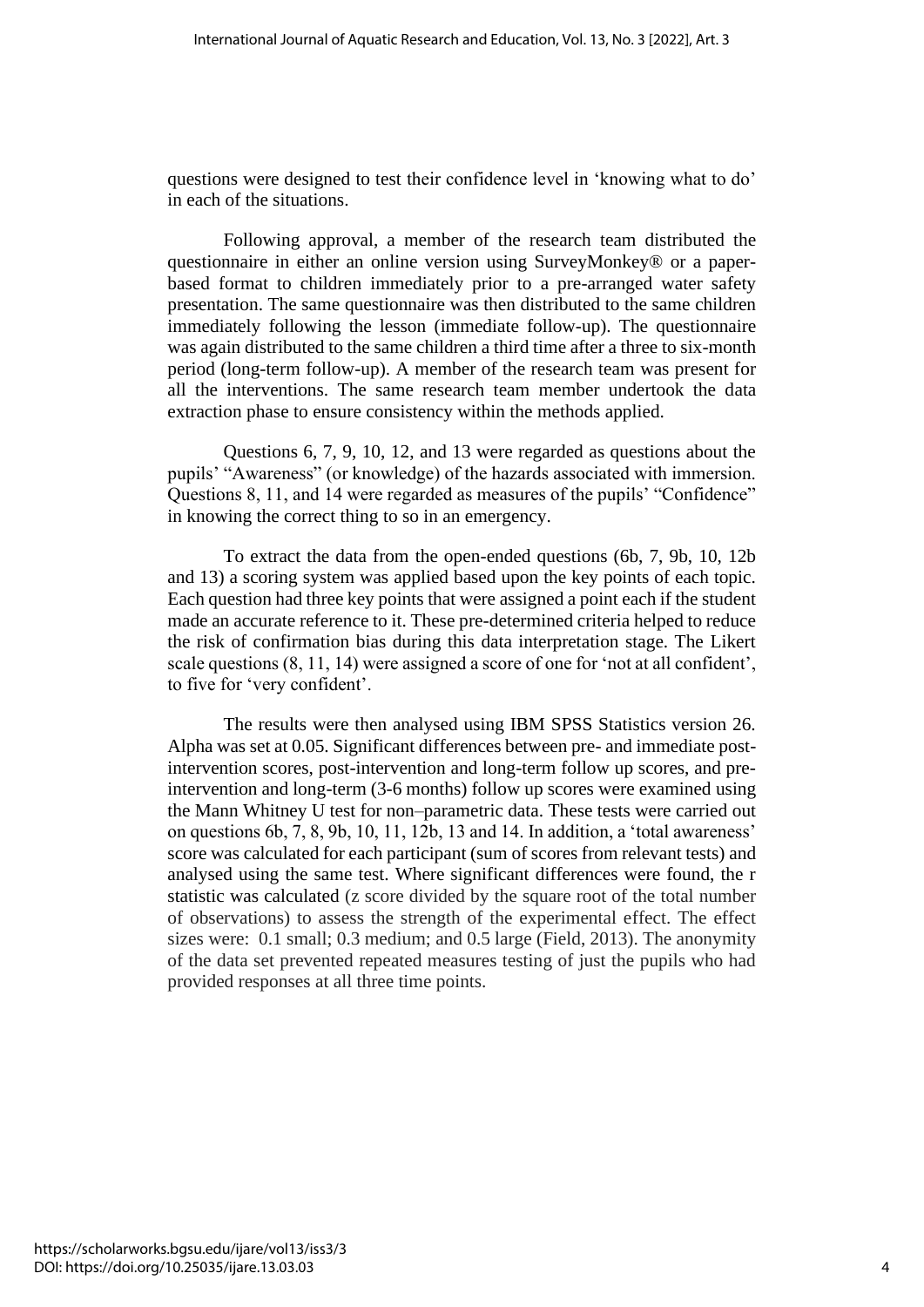| <b>Question</b> | <b>Question</b>                                                  |  |  |  |
|-----------------|------------------------------------------------------------------|--|--|--|
| <b>Number</b>   |                                                                  |  |  |  |
| $\mathbf{1}$    | What school year group are you in?                               |  |  |  |
| $\overline{2}$  | What is your gender?                                             |  |  |  |
| 3               | What is the name of your nearest town/village?                   |  |  |  |
| 4               | What is the name of your school?                                 |  |  |  |
| 5               | Have you previously watched a water safety video/lesson?         |  |  |  |
| 6a              | Do you know what cold water shock is?                            |  |  |  |
| 6b              | If you answered yes, please state in the box below what you      |  |  |  |
|                 | think cold-water shock is.                                       |  |  |  |
| 7               | What would you try to do first if you fell into cold water?      |  |  |  |
| 8               | How confident are you that you would know what to do if you      |  |  |  |
|                 | fell into cold water?                                            |  |  |  |
| 9a              | Do you know what tides are?                                      |  |  |  |
| 9 <sub>b</sub>  | If you answered yes, please explain in the box below what you    |  |  |  |
|                 | think tides are.                                                 |  |  |  |
| 10              | When stood or sat on the beach, but not in the sea, what do you  |  |  |  |
|                 | need to be careful of with regards to the tide?                  |  |  |  |
| 11              | How confident are you that you would know what to do if you      |  |  |  |
|                 | were trapped by an incoming tide?                                |  |  |  |
| 12a             | Do you know what a rip current is?                               |  |  |  |
| 12 <sub>b</sub> | If you answered yes, please state in the box below what you      |  |  |  |
|                 | think rip-currents are.                                          |  |  |  |
| 13              | What would you do if you were caught in a rip current?           |  |  |  |
| 14              | How confident are you that you would know what to do if you      |  |  |  |
|                 | were caught in a rip current?                                    |  |  |  |
| 15              | Lastly, are you happy for us to use the answers you provided in  |  |  |  |
|                 | our research? (remember, it will not be possible to identify you |  |  |  |
|                 | by your answers and your data will be kept strictly              |  |  |  |
|                 | confidential)                                                    |  |  |  |

**Table 1**. *The questionnaire questions identified by number and actual text*

## **Results**

A sample of 921 children were tested before the lesson, 748 children immediately after the lesson and 280 children 3-6 months after the lesson. The "Awareness" results for the intervention scores are presented in Figures 1  $\&$  2 and Table 2. The maximum possible score was 3. See Table 2 for results of statistical analysis.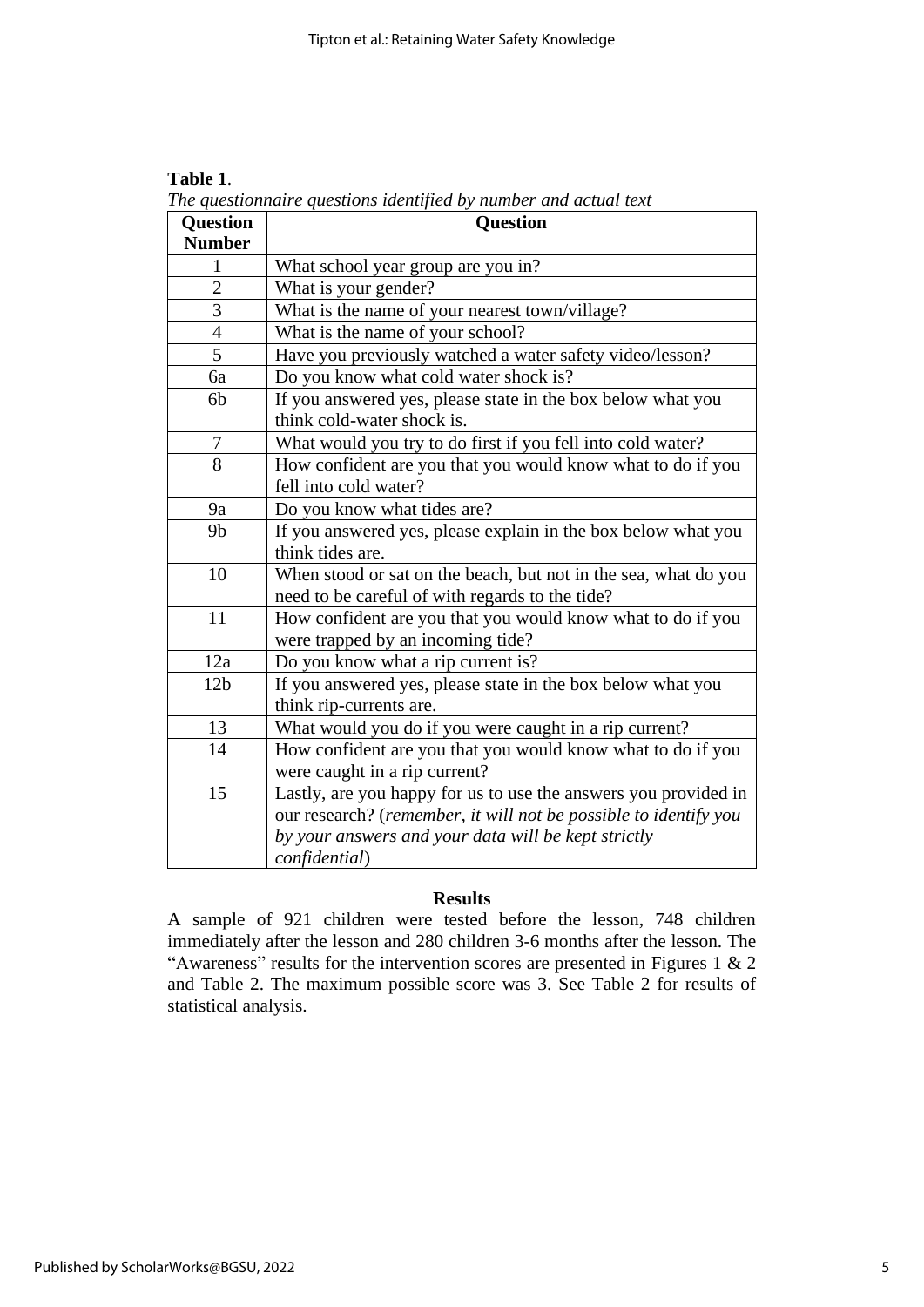## **Figure 1**





### **Figure 2**

*Overall "Awareness" test scores pre- and post-intervention and 3-month follow up (Pre-intervention [n=921]; Post-intervention [n=748]; and longterm follow-up [n=280]). Maximum possible score = 18.*

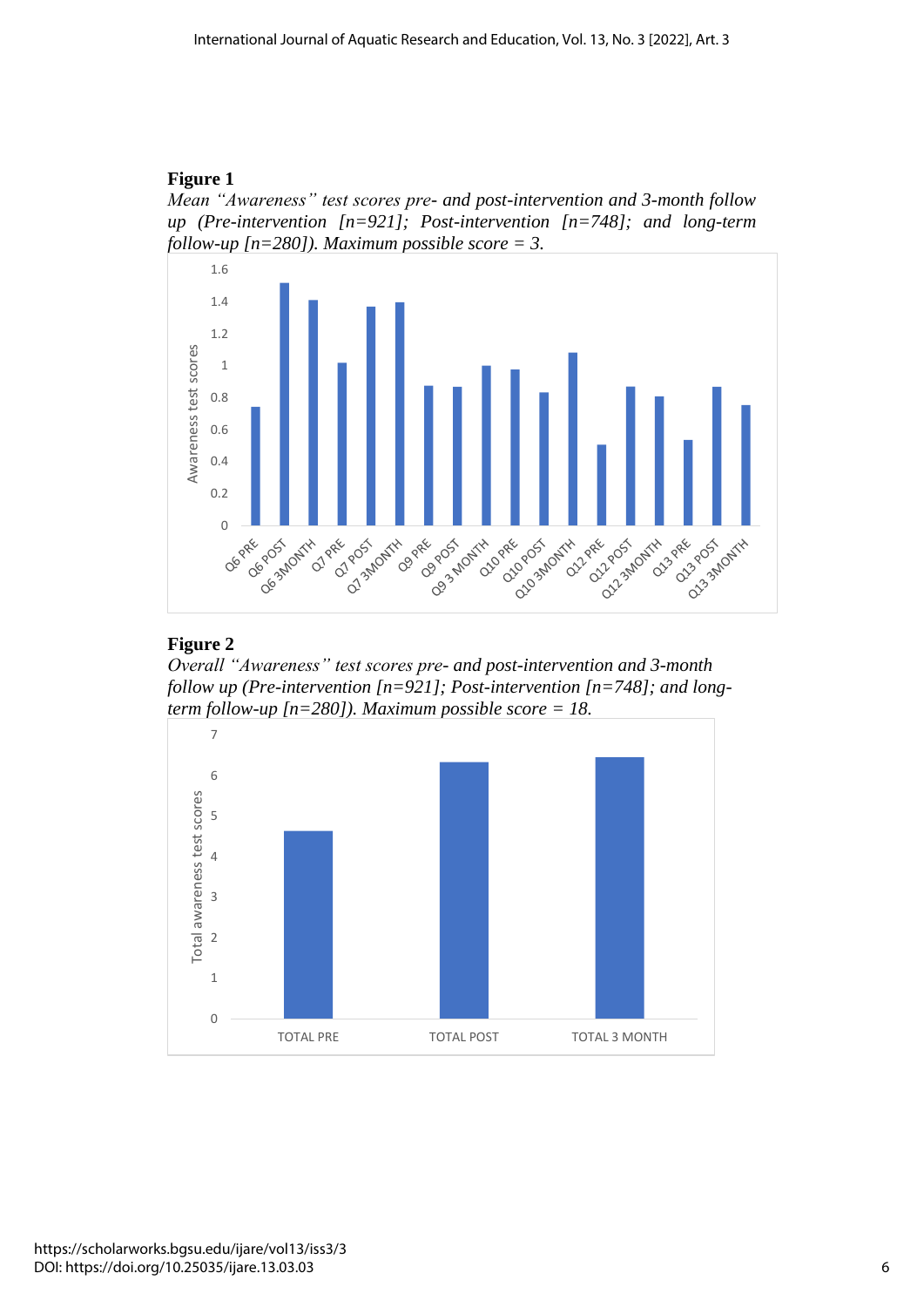## **Table 2**

*Significant difference values (p) and effect sizes (r) for water safety awareness scores between time points: pre- and immediately post-intervention; post-intervention and long-term follow up; and pre-intervention and long-term follow-up.*

| <b>Question Number</b> | p value<br>Pre to | r value<br>Pre to | p value<br>Post to | r value<br>Post to | p value<br><b>Pre to</b> | r value<br>Pre to |
|------------------------|-------------------|-------------------|--------------------|--------------------|--------------------------|-------------------|
|                        | Post              | Post              | $+3$ month         | $+3$ month         | $+3$ month               | $+3$ month        |
| 6                      | $0.01*$           | 0.40              | $0.035*$           | $-0.07$            | $0.01*$                  | 0.36              |
| $\tau$                 | $0.01*$           | 0.26              | 0.39               | n/a                | $0.01*$                  | 0.28              |
| 9                      | 0.56              | n/a               | $0.01*$            | 0.08               | $0.03*$                  | 0.08              |
| 10                     | $0.01*$           | $-0.09$           | $0.01*$            | 0.16               | $0.037*$                 | 0.07              |
| 12                     | $0.01*$           | 0.23              | 0.095              | n/a                | $0.01*$                  | 0.18              |
| 13                     | $0.01*$           | 0.28              | $0.002*$           | $-0.10$            | $0.01*$                  | 0.18              |
| Total awareness        | $0.01*$           | 0.31              | 0.69               | n/a                | $0.01*$                  | 0.30              |
| scores                 |                   |                   |                    |                    |                          |                   |

 $* =$  significant difference identified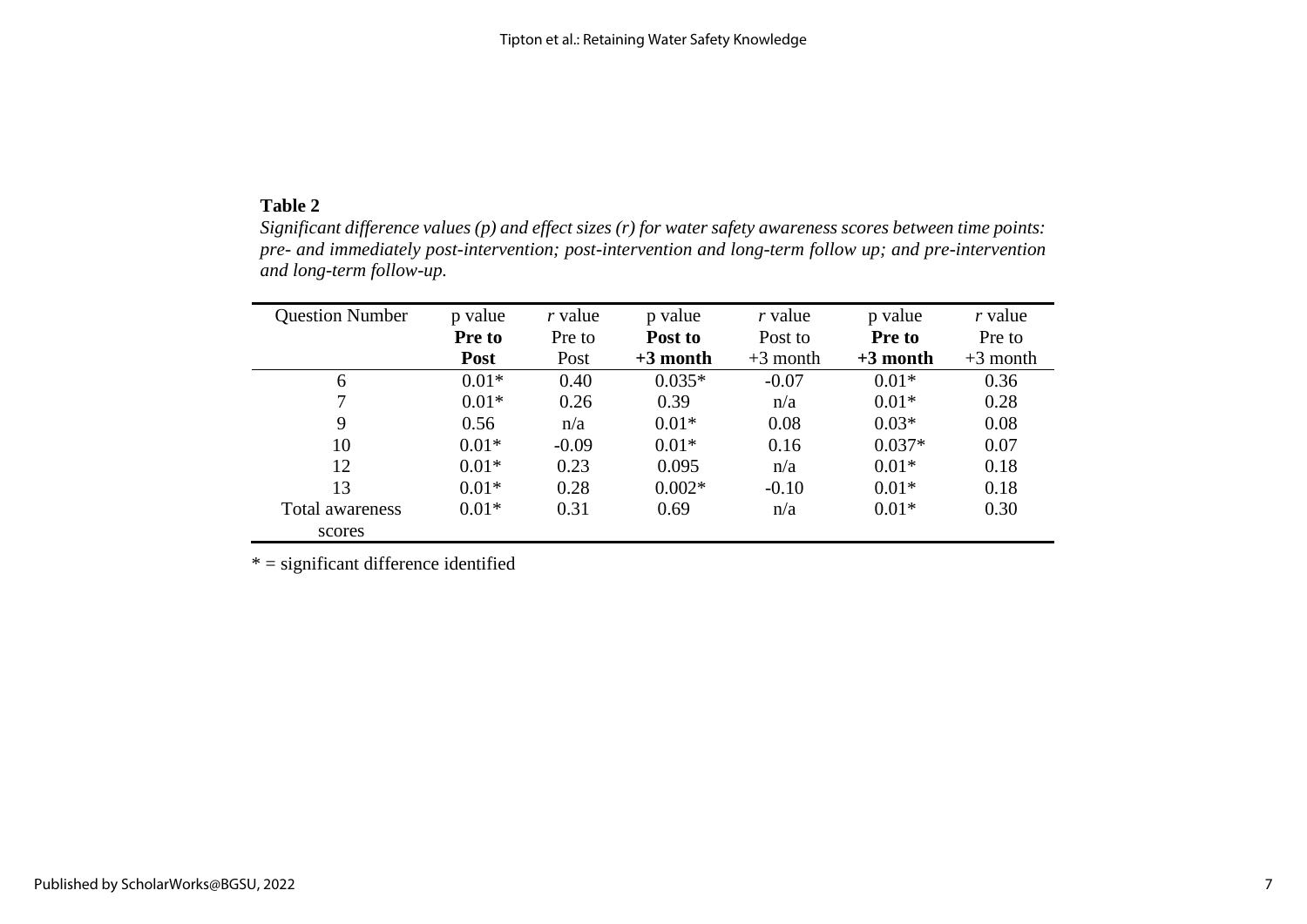For question 6 (*knowledge of cold shock*), a significant improvement between pre- and immediate post-intervention questionnaire scores was found. There was a significant, but slight reduction between the immediate postintervention questionnaire scores and the long-term follow-up. A significant improvement was found between the pre-intervention questionnaire scores and the long-term follow up.

For question 7 (*what to do on initial immersion in cold water*), a significant improvement was found between pre-intervention questionnaire scores and immediate post-intervention questionnaire scores. There was no significant difference between the immediate post-intervention questionnaire scores and the long-term follow-up. There remained a significant improvement between the pre-intervention questionnaire scores and the long-term follow-up scores.

For question 9 (*understanding of tides*), no significant difference was observed between the pre- and immediate post-intervention questionnaire scores. However, a significant improvement was found between the postintervention questionnaire scores and those obtained at long-term follow-up. A significant improvement also was observed between the pre-intervention questionnaire scores and the long-term follow up.

For question 10 (*what to do when trapped by a tide*), a significant, but slight reduction was found between the pre- and immediate post-intervention questionnaire scores. A significant improvement was found between the immediate post-intervention questionnaire scores and the long-term follow-up. A significant improvement was found between the pre-intervention questionnaire scores and those recorded at the long-term follow-up.

For question 12 (*knowledge of rip currents*), a significant improvement between pre- and immediate post-intervention questionnaire scores was found. There was no significant difference between the post-intervention questionnaire scores and those obtained at the long-term follow-up. There remained a significant improvement between the pre-intervention questionnaire results and those at the long-term follow-up.

For question 13 (*what to do if caught by a rip current*), a significant improvement was reported between the pre- and immediate post-intervention questionnaire scores. A significant, but slight reduction in questionnaire scores was found between the post-intervention and those of the long-term follow-up. A significant improvement was found between the questionnaire scores recorded pre-intervention and those recorded at long-term follow-up.

For the total awareness scores, a significant improvement was found between the pre-intervention and immediate post-intervention questionnaire scores. There was no significant difference between the post-intervention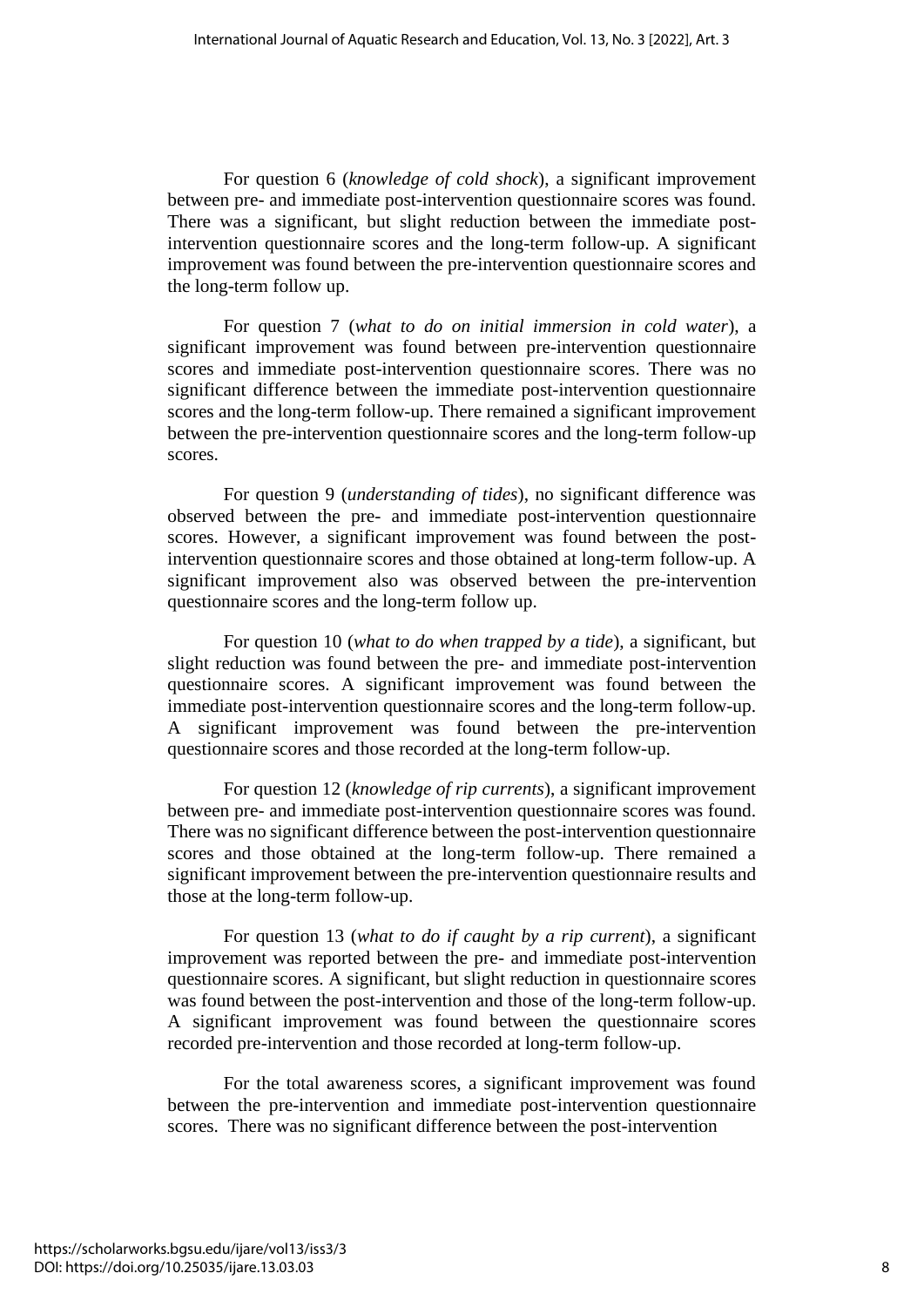# **Figure 3**

*Mean "Confidence" test scores pre and post intervention and 3-month follow up (Pre-intervention [n=921]; Post-intervention [n=748]; and long-term follow-up [n=280]). Maximum possible score = 5.*



## **Figure 4**

*Overall "Confidence" test scores pre and post intervention and 3-month follow up (Pre-intervention [n=921]; Post-intervention [n=748]; and longterm follow-up [n=280]). Maximum possible score = 15.*

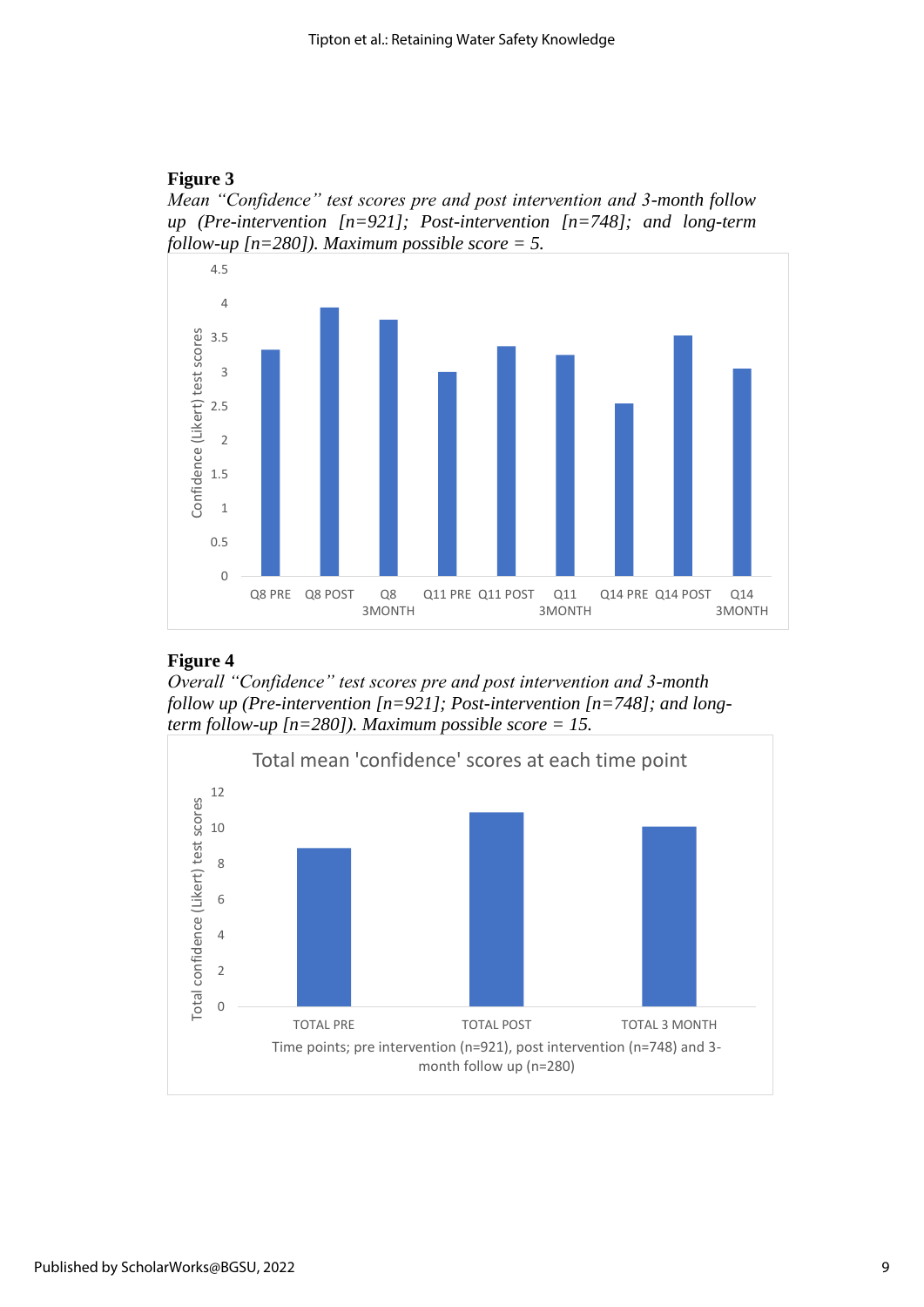## **Table 3**

*Significant difference values (p) and effect sizes (r) for the "Confidence" (Likert) scores between time points: pre- and immediately post-intervention; post-intervention and long-term follow-up; and preintervention and long-term follow-up.* ÷.

| <b>Question Number</b> | p value | $r$ value | p value     | r value     | p value    | $r$ value  |
|------------------------|---------|-----------|-------------|-------------|------------|------------|
|                        | Pre and | Pre and   | Post and 3- | Post and 3- | Pre and 3- | Pre and 3- |
|                        | Post    | Post      | month       | month       | month      | month      |
| 8                      | $0.01*$ | 0.29      | $0.01*$     | $-0.10$     | $0.01*$    | 0.22       |
| 11                     | $0.01*$ | 0.17      | 0.68        | n/a         | $0.01*$    | 0.12       |
| 14                     | $0.01*$ | 0.38      | $0.01*$     | $-0.20$     | $0.01*$    | 0.20       |
| Total confidence       | $0.01*$ | 0.34      | $0.01*$     | $-0.15$     | $0.01*$    | 0.22       |
| scores                 |         |           |             |             |            |            |

*\*significant difference identified*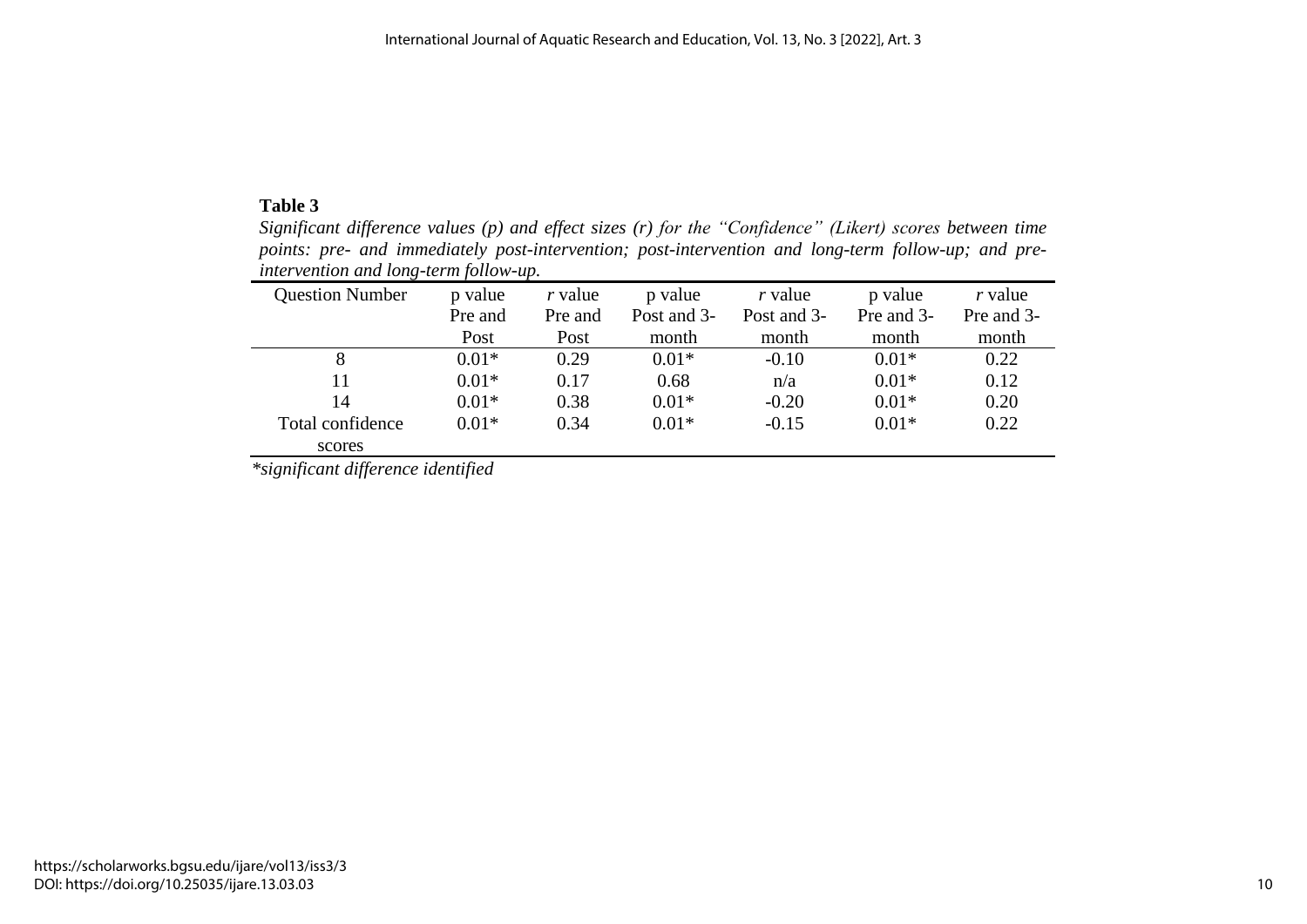scores and those recorded at long-term follow-up. A significant improvement remained in the scores achieved between the pre intervention and long-term follow up.

### **Confidence (Likert scale) Results**

The Confidence results for the intervention scores are presented in Figures  $3 \&$ 4 and Table 3. See Tables 2 and 3 for results of statistical analysis.

For question eight (*confidence*: *knowing what to do if falling into cold water*), a significant improvement was found between the pre- and immediate post-intervention Likert scale scores. A significant, but slight reduction was found between the immediate post-intervention and the long-term follow-up Likert scale scores. A significant improvement was found between the preintervention and long-term follow-up Likert scale scores.

For question 11 (*confidence: knowing what to do if trapped by tide)*, a significant improvement was found between the pre- and immediate postintervention Likert scale scores. There was no significant difference between the immediate post-intervention and long-term follow-up. There was a significant improvement between the pre-intervention and long-term follow-up Likert scale scores.

For question 14 (*confidence: knowing what to do in a rip current)*, a significant improvement between the pre- and immediate post-intervention Likert scale scores was found. A significant, but slight reduction was found in these scores between the post-intervention and long-tern follow-up. A significant improvement was found between the pre-intervention Likert scores and those recorded at the long-term follow up.

For the total Likert scores, a significant improvement was found between the pre- and immediate post-intervention scores. A significant, but slight reduction was found between the immediate post-intervention scores and those recorded at long-term follow-up. There was also a significant improvement between the pre-intervention scores and those at the long-term follow-up.

For clarity, the result of the learning-related aspect of the present study are presented in Table 4. In this table, the pre-intervention level of knowledge for each variable is set at one star and subsequent results related to that score by significance and effect size.

#### **Discussion**

 This study focused on some of the leading causes of immersion incidents: rips, physiological responses ("cold shock") associated with initial entry into cold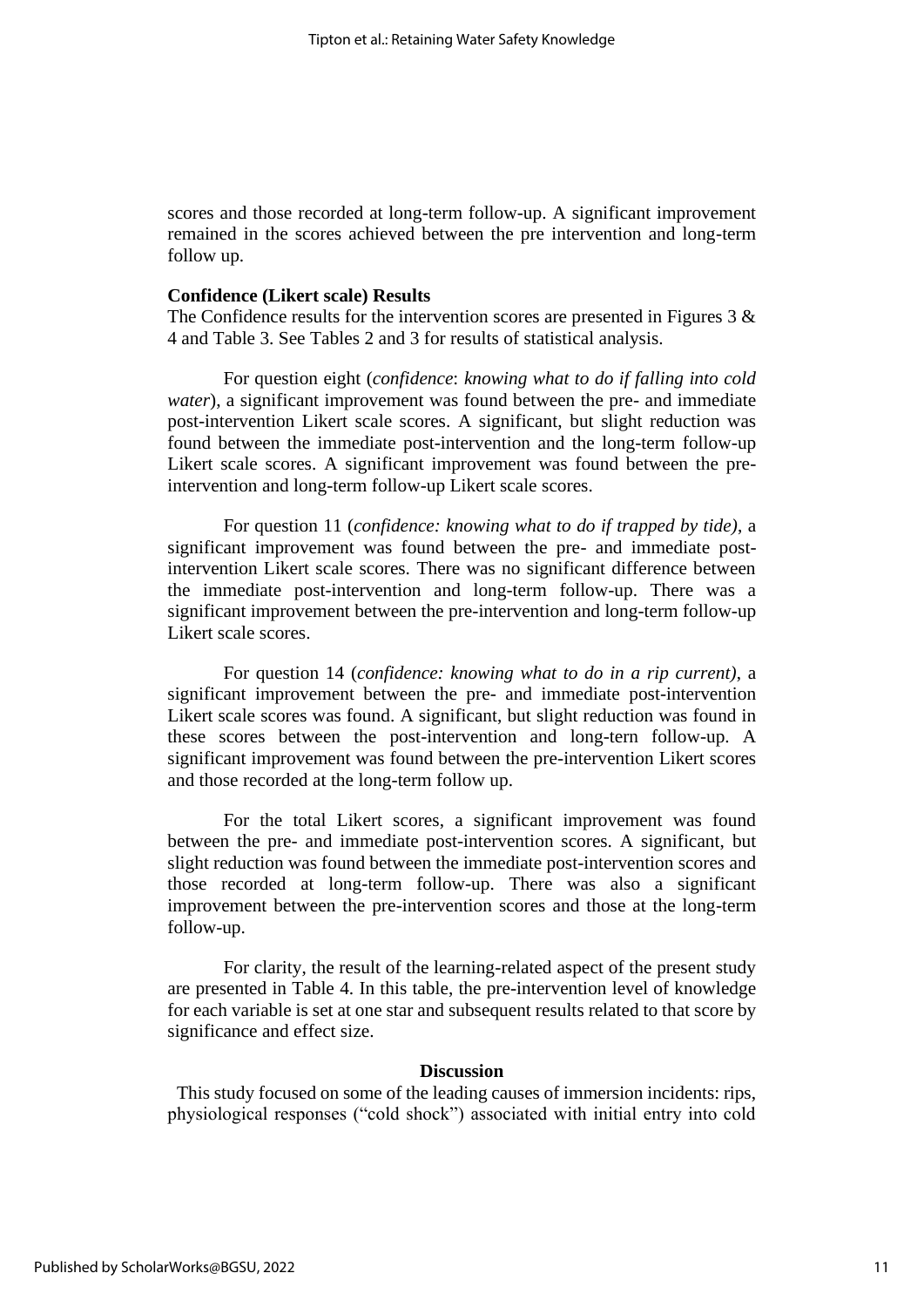water and becoming stranded by tides. A simple lesson was taught that included practical advice on each of these topics but with limited theory; the aim was to teach how to recognise a potential risk or problem and how to mitigate or avoid it. The low baseline, pre-lesson scores achieved by the pupils for total awareness (4.6 out of 18) and total confidence (8.9 out of 15) regarding the most common hazards associated with immersion in water (Figures  $2 \& 4$ ) helped to explain the large number of immersion deaths seen in the UK and internationally and underlined the urgent need for an adequate intervention. The relatively higher level of "confidence" compared to hazard "awareness" was also concerning and helped justify initiatives such as the RNLI's "Respect the Water" campaign.

# **Table 4**

| improvement compared to pre-intervention scores, with a small effect size<br><b>Question</b> | Pre-         | <b>Immediate</b> | Long-term       |
|----------------------------------------------------------------------------------------------|--------------|------------------|-----------------|
|                                                                                              | intervention | post-            | follow up       |
|                                                                                              |              | intervention     | (Pre- to $+3$ - |
|                                                                                              |              | (Pre- to Post-)  | 6 mo)           |
| 6. Knowledge of cold                                                                         |              |                  |                 |
| shock                                                                                        | ∗            | *****            | *****           |
| 7. What to do on initial                                                                     |              |                  |                 |
| immersion in cold water                                                                      | *            | ***              | ***             |
| 9. Understanding of tides                                                                    |              |                  |                 |
|                                                                                              | ∗            | ∗                | ***             |
| 10. What to do when                                                                          |              |                  |                 |
| trapped by a tide                                                                            | ∗            | ***              | ***             |
| 12. Knowledge of rip                                                                         |              |                  |                 |
| currents                                                                                     | ∗            | ***              | ***             |
| 13. What to do if caught                                                                     |              |                  |                 |
| by a rip current                                                                             | ∗            | ***              | ***             |
| <b>Overall Awareness</b>                                                                     | ∗            | *****            | *****           |
| 8. Confidence: knowing                                                                       |              |                  |                 |
| what to do if falling into                                                                   |              |                  |                 |
| cold water                                                                                   | ∗            | ***              | ***             |
| 11. Confidence: knowing                                                                      |              |                  |                 |
| what to do if trapped by                                                                     | *            | ***              | ***             |
| tide                                                                                         |              |                  |                 |
| 14. Confidence: knowing                                                                      |              |                  |                 |
| what to do in a rip current                                                                  | ∗            | *****            | ***             |
| <b>Overall Confidence</b>                                                                    | ∗            | *****            | *****           |

*Summary of results (scores). \* = baseline (pre-intervention); \*\*\* = significant improvement compared to pre-intervention scores, with a small effect size*

\*\*\*\*\*  $=$  significant improvement compared to pre-intervention scores, with a medium effect size

In accepting our original hypothesis, that children would improve their understanding of water safety as a result of a lesson and retain critical aspects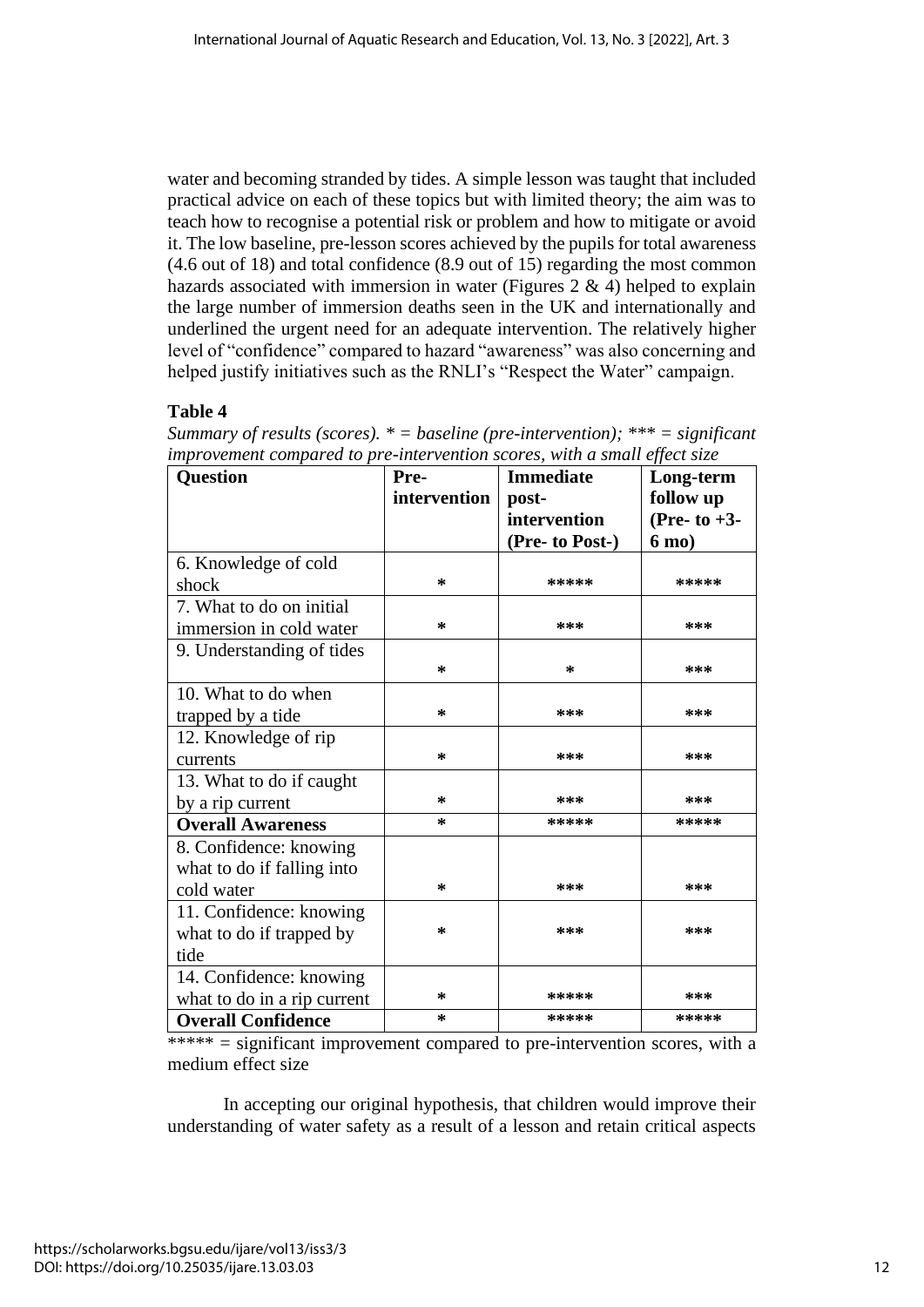of that lesson, we have demonstrated that such a lesson can improve the knowledge, understanding, and self-confidence of children with respect to the threats associated with water immersion. Importantly, these improvements in water-safety knowledge were retained for at least six months. Thus, the current findings assure those engaged in teaching young people water safety skills that, provided their water safety messaging is simple and focussed, it can be learnt and retained for a substantial time period. Given the simple nature of the practical advice taught, it is not unreasonable to assume that these "lessons for life" might be retained permanently, but this requires confirmation via a longitudinal study to determine if "refresher" lessons are required and, if so, how often. The available evidence from other areas suggested that, contrary to popular belief, much of the knowledge taught in the classroom was retained.

Custers (2010) concluded that in the general educational domain as well as in medical education, approximately 66-75% of knowledge gained was retained for one year with a further decrease to slightly below fifty percent in the next year. Increasing the level of original learning improves retention, as did the absolute level of ability of pupils and instructional strategies adjusted to the age and ability of pupils (Semb & Ellis, 1994; Lindsey et al., 2014). Spaced learning (i.e., reiteration after a retention period) also assisted with retention (Roediger et al., 2019). These findings pointed towards achieving as high a level of initial water safety knowledge in the classroom as possible and then reinforcing the messages, adjusted for changing age and ability on an annual basis.

A similar pattern was observed for most of our results; as a group, the children improved their water safety knowledge because of the lesson and then retained that knowledge or had only a slight reduction in its level over the next 3-6 months (Table 4). This pattern was supported by the results of the total awareness scores which showed that overall, the water safety intervention improved awareness of the issues presented and that, for the most part, this information was retained following a three-to-six-month period. It is worth noting that for the majority of the questions, the effect sizes between the preand post-, and the pre- and three-month post-assessments, post-test scores decreased very slightly. This suggested that, as a group, only a small amount of knowledge was not retained over these periods and that children may benefit from a periodic reminder of water safety messages.

The one exception to the general pattern was the topic of tides (Questions 9 & 10). No significant improvement in the pupils' awareness of what tides are was found immediately following the intervention, yet a small improvement was found at the three-month post-intervention assessment. This suggested that perhaps some additional learning, or the opportunity to apply the knowledge, had occurred between these time points and improved the pupils' understanding of the material. These results highlighted the clear advantage of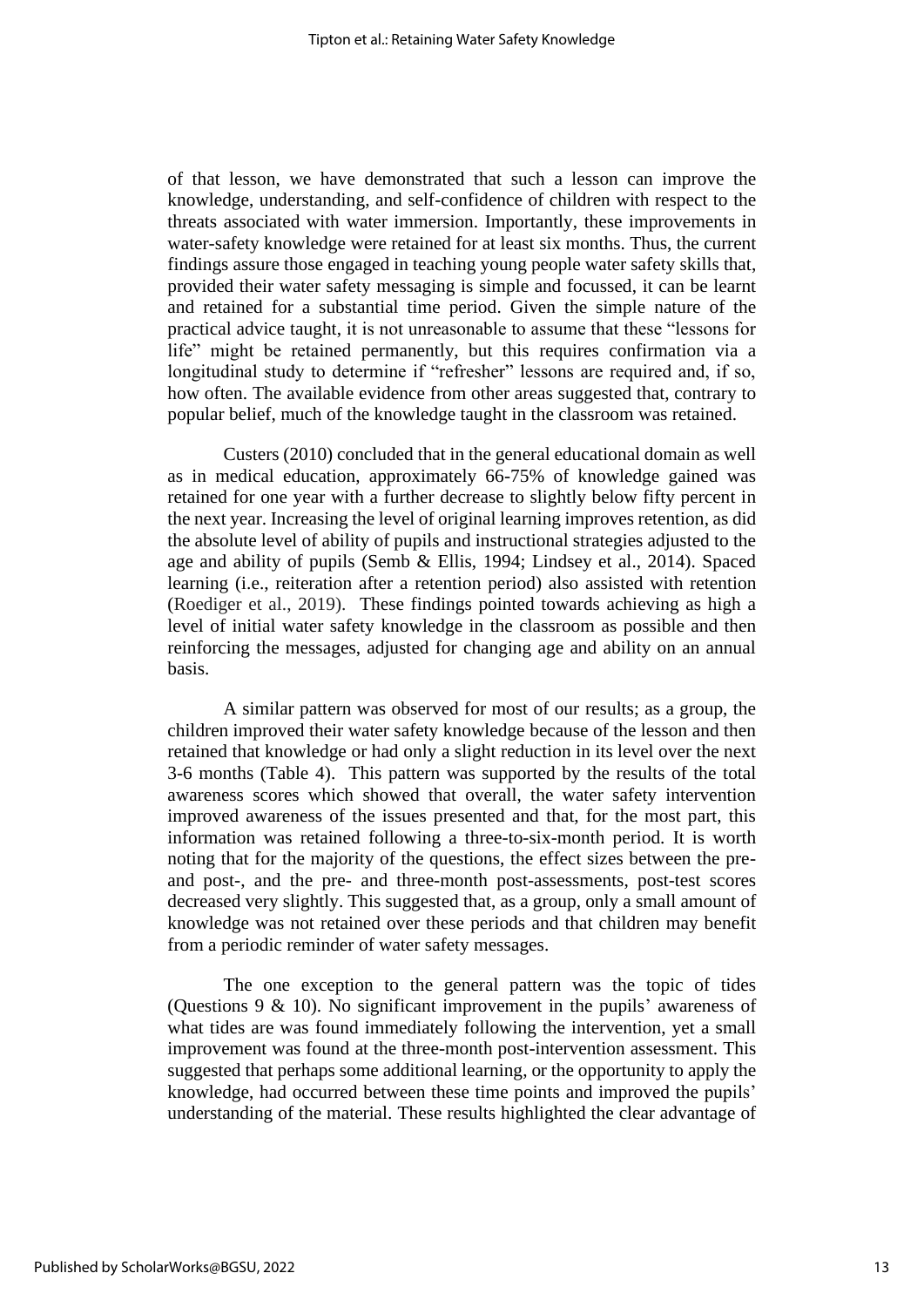periodic assessment of the impact and efficacy of such interventions; such assessments also highlighted areas in the taught material that might be improved in terms of content or delivery. They also acted as a reminder of the water safety messages.

Importantly, the results of the questionnaire also identified an increase in the confidence children had in their ability to deal with specific water safety hazards, and in their overall level of confidence. This confirmed that the knowledge gained from the taught content of the lesson translated into knowing what to do to mitigate the risks associated with immersion. Future studies should also examine the extent to which greater theoretical knowledge and confidence translate into behavioural change in a practical situation.

A word of caution is warranted; others (e.g., Button et al., 2018) have tested children's water survival competencies on six tasks: knowledge, buoyancy, submersion, simulated rescue, negotiating obstacles, and propulsion. Regarding knowledge, the authors reported that, to a variable and modest extent between tasks and individuals, children improved their overall knowledge from pre- to immediately post-being taught, but the improvement was not apparent 10 weeks later. A major difference between the present study and that of Button et al. (2018) was the age of the children tested with Button and colleagues testing 7-11-year-olds. It is possible that older children retained and translated water safety theory more effectively whereas children "learn by doing" at an earlier age. Educational theory suggested differences in learning abilities with age (Bruner, 1966; Piaget, 1964), but little specifically related to learning water safety theory has been published.

Terzidis et al. (2007) examined age-specific changes in knowledge of, and attitudes towards, water safety following a school-based intervention in Greece. These authors investigated 5-6-, 7-11-, and 12-15-year-old children. Over one month, age-specific knowledge and attitude assessment questionnaires, and age-adjusted water safety educational materials were developed and delivered, and pre- and post-delivery testing was undertaken. The water safety materials included a short audio-visual presentation followed by discussion on the personal experiences of children, comments on how relevant events could have been averted, and/or drama plays. Take-home materials included leaflets, crosswords, stickers, and badges with water safety messages. The interventions resulted in considerable positive change in knowledge and attitude towards water safety in the youngest age group (i.e., children younger than7-years) but these benefits were less evident, or absent, in older children.

Ramos et al. (2018) examined the efficacy of an existing 1.5-hour practical, in-school water safety educational programme in 229 schools in Vietnam. The programme included knowledge and skills related to safe self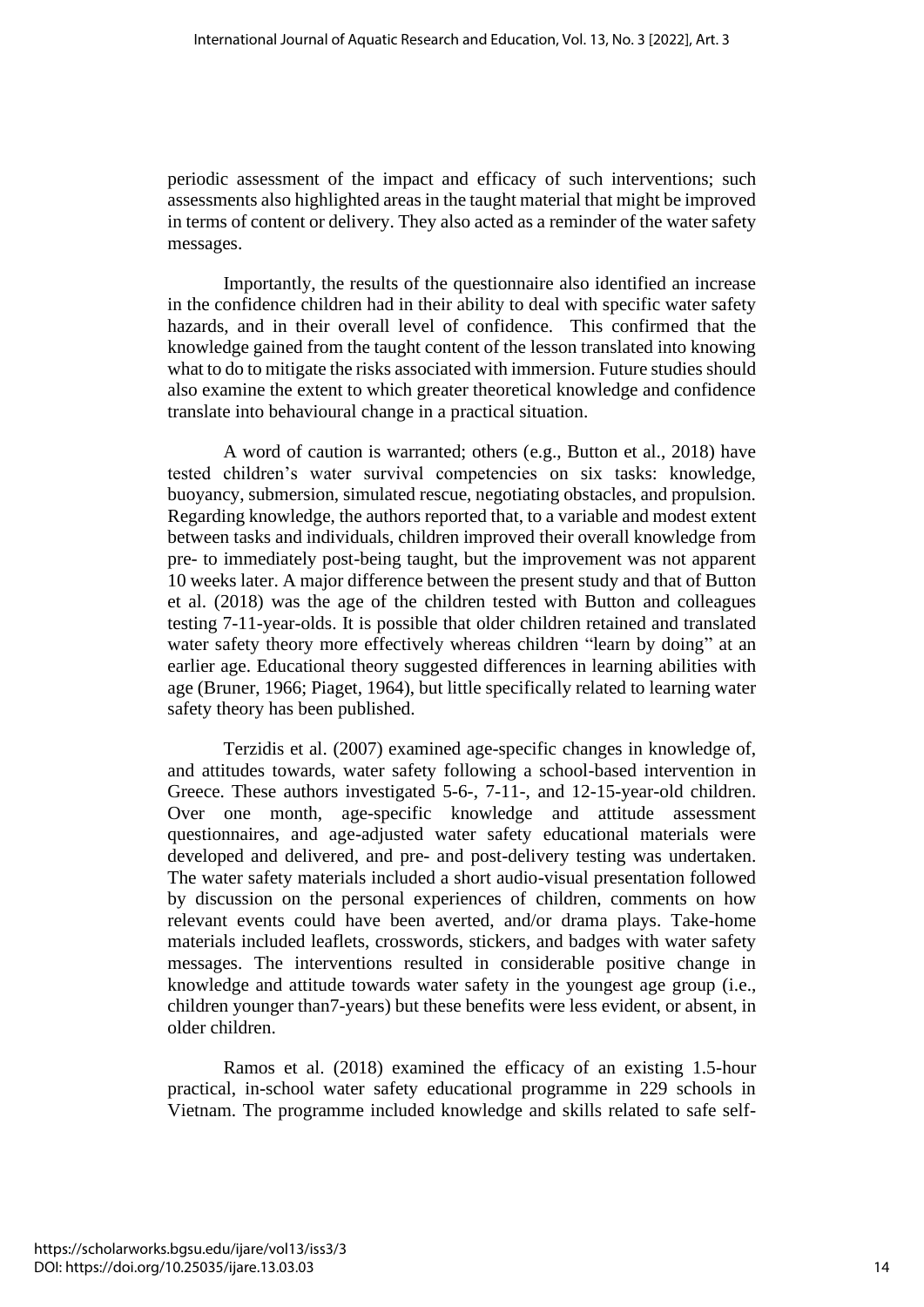rescue and bystander rescue. The authors collected 40,198 pre- and postintervention paper and online questionnaires from 5-11-year old children. The questionnaires included eight questions on water safety based on the main concepts delivered in the course. The results indicated that, overall, a significant change in scores occurred with an acceptable effect size between measures.

On the basis of these contradictory findings, it seems reasonable to conclude that the effectiveness of taught educational programmes on water safety can vary with the design of the programme and the age and culture of the group taught. Therefore, it is difficult to generalise the effectiveness of a given intervention from one group to another, especially if those groups differ in terms of their age or culture. This suggests that the impact of such interventions should be evaluated wherever possible in order to confirm efficacy and refine the water safety messaging and approach to teaching. As noted, periodic ongoing assessment will help determine the retention of the critical messaging and act as a refresher.

We concluded that a short, simple, one-off taught water safety programme significantly increased the lifesaving water safety knowledge of 13– 14-year-old children in the UK and could equip them with the confidence that they know what to do in an emergency, or to mitigate one. This knowledge endured for at least 3-6 months, but reiterating these simple, key safety messages might help to ensure they are retained into adult life.

Given the burden represented by fatal and non-fatal drowning around the globe, one 25-minute lesson on water safety, repeated occasionally, does not seem too great a price to reduce this burden and help people to help themselves. Such a lesson should be an integral part of national educational curricula.

#### **References**

- Ashrafi, R., Hossain, M., Fazlur Rahman, F., & Rahman, A. (2017). Anchal (community crèche) – A measure for preventing drowning among early aged children in Bangladesh: Challenges and measures for improvement. In D. Miller & D. Drysdale (Eds.), *Proceedings of the 2017 World Conference on Drowning Prevention* (p. 115). International Life Saving Federation.
- Birch, R., Simpson, K., & Matthews, B. (2017). Using gamification to make learning water safety and emergency response more engaging: evaluation of the everyday lifesaver APP. In D. Miller & D. Drysdale (Eds.), *Proceedings of 2017 World Conference on Drowning Prevention* (p.125). International Life Saving Federation.
- Bruner, J. S. (1966). *Toward a theory of instruction*. Belkapp Press.

Button, C., McGuire, T., Cotter, J., & Jackson, A-M. (2017). Assessing the water survival skills competency of children. *Research report prepared for Water Safety New Zealand*, University of Otago.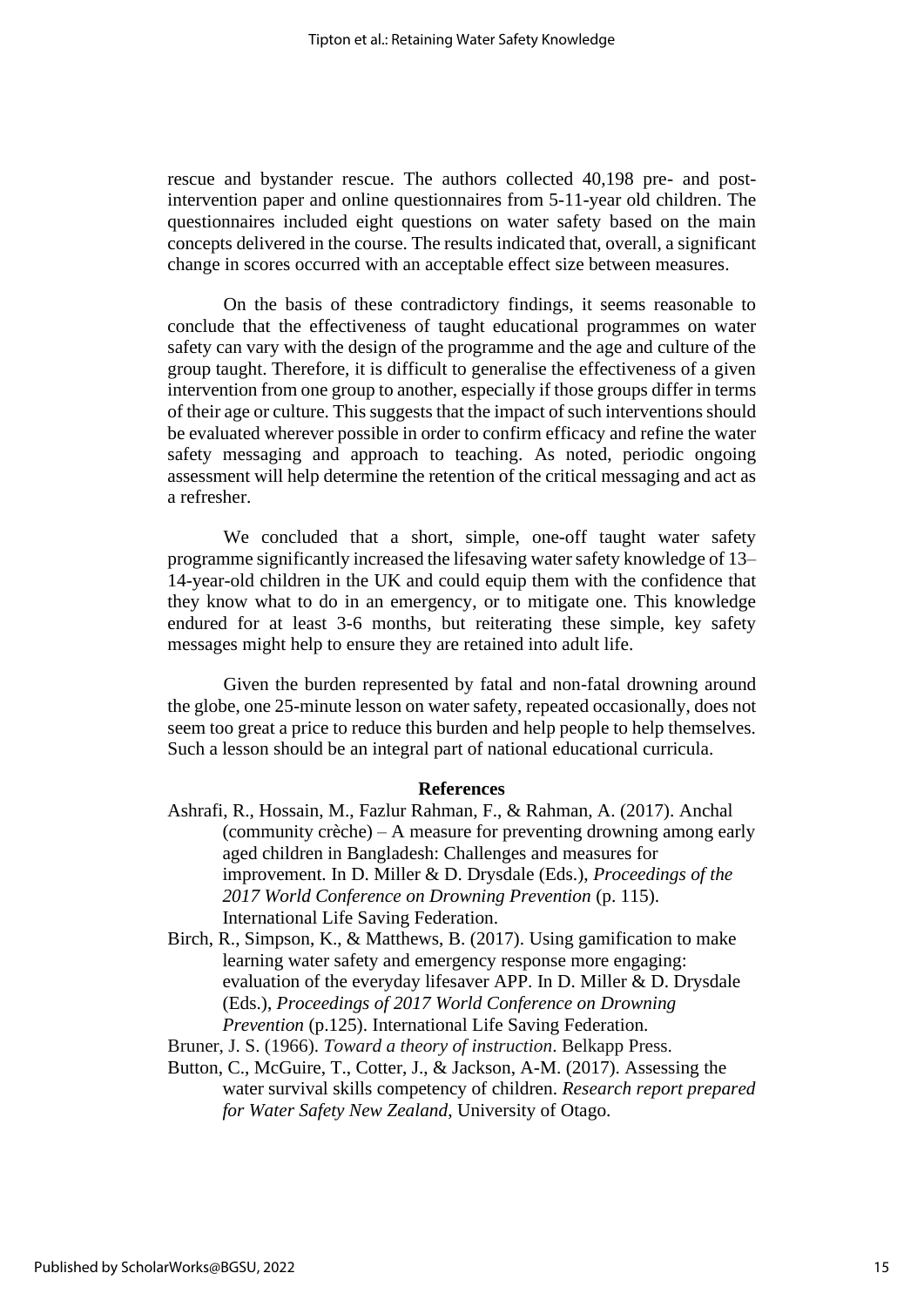- Custers, E. J. F. M. (2010). Long-term retention of basic science knowledge: A review study. *Advances in Health Science Education*, *15*, 109-128.
- Field, A. (2013). *Discovering statistics using IBM SPSS Statistics* (4<sup>th</sup> ed.). Sage.
- Kincaid, J. P., Aagard, J. A., O'Hara, J. W., & Cottrell, L. K. (1981). Computer Readability Editing System. *IEEE Transactions on Professional Communication*, *24*(1), 38-42. <https://doi.org/10.1109/TPC.1981.6447821>
- Kloft, B., & Groneberg, D. (2014). Bibliometric analysis of drowning research. In JJLM Bierens, (Ed.), *Drowning: Prevention, rescue, treatment* (pp. 37-44). Springer.
- Lindsey, R. V., Shroyer, J. D., Pashler, H., & Mozer, M. C. (2014). Improving students' long-term knowledge retention through personalized review. *Psychological Science Online* <https://doi.org/10.1177/0956797613504302>
- McCool, J., Ameratunga, S., Moran, K., & Robinson, E. (2009). Taking a risk perception approach to improving beach swimming safety. *International Journal of Behavioral Medicine*, *16*(4), 360-366.
- Piaget, J. (1964). Part I: Cognitive development in children: Piaget development and learning. *Journal of research in science teaching, 2*(3), 176-186.
- Ramos, W.D., Greenshields, J.T., Knee, E.N., & Espirito, K.J. (2018). Drowning prevention: Assessment of a classroom-based water safety education program in Vietnam. *Asia Pacific Journal of Public Health*. *30*(5), 470-478.
- Roediger, H.L., Nestojko, J. F., & Smith, N. S. (2019). Strategies to improve learning and retention during training. In M.D. Mathews & D.M. Schnyer (Eds.), *The Cognitive and Behavioral Neuroscience of Human Performance in Extreme Settings*. Oxford University Press.
- Schinda, A., & Szpilman, D. (2017). Drowning resilient city: A new strategy. In D. Miller & D. Drysdale (Eds.), *Proceedings* of *2017 World Conference on Drowning Prevention* (p. 120). International Life Saving Federation.
- Semb, G.B., & Ellis, J. A. (1994). Knowledge taught in school: What is remembered? *Review of Educational Research, 64*(2), 253-286.
- Supawerakul, C. (2017). Success project about drowning prevention by volunteers in the community, Nakhon Ratchasima province, Thailand. In D. Miller & D. Drysdale (Eds.), *Proceedings* of *2017 World Conference on Drowning Prevention* (p. 114). International Life Saving Federation.
- Terzidis, A., Koutroumpa, A., Skalkidis, I., Matzavakis, I., Malliori, M., Frangakis, C.E., DiScala, C., & Petridou, E.T. (2007). Water safety: age-specific changes in knowledge and attitudes following a schoolbased intervention. *Injury Prevention, 13*, 120–124. https://doi.org/10.1136/ip.2006.014316.